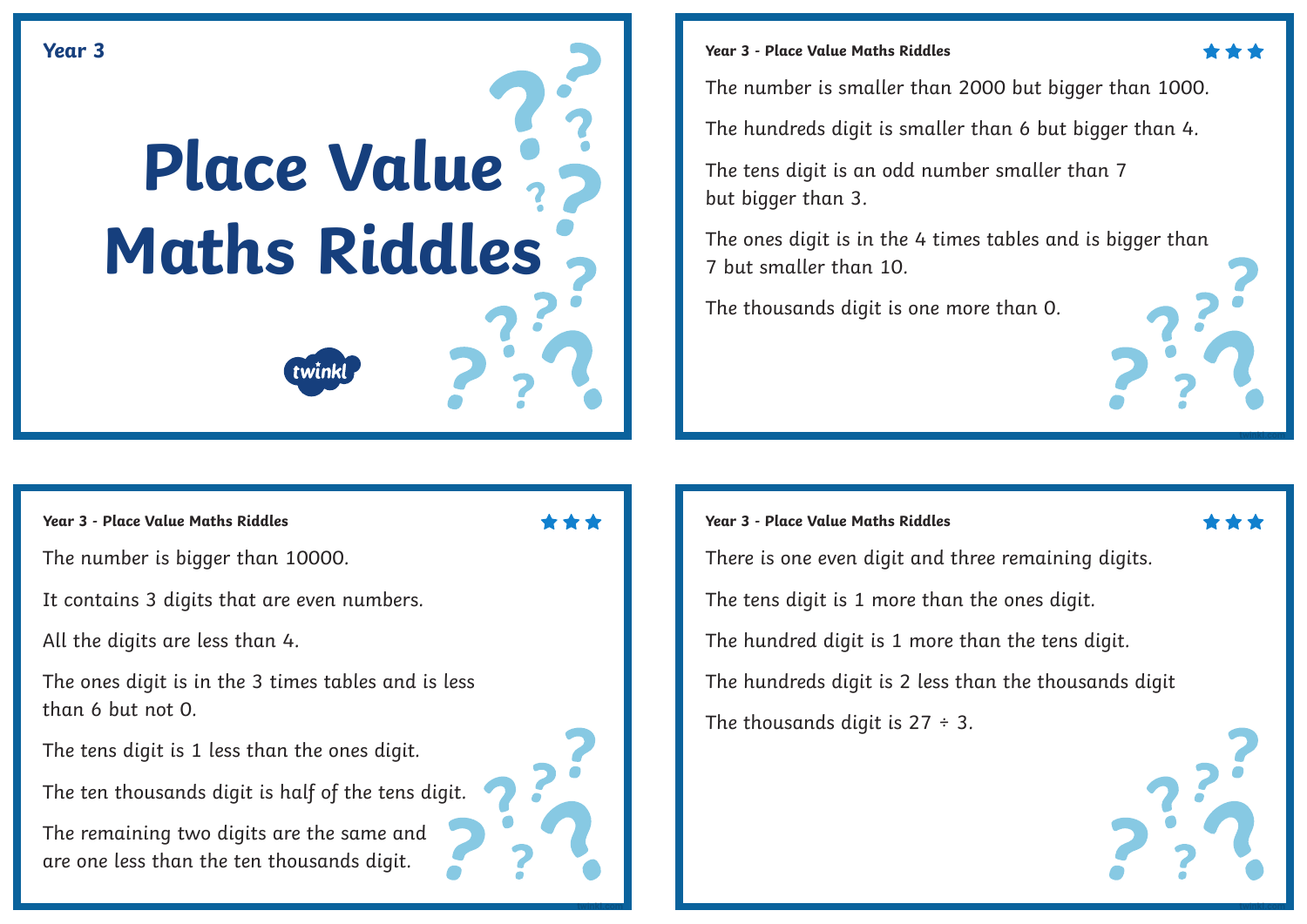#### **Year 3 - Place Value Maths Riddles**

The thousands digit is double the tens digit.

There are three digits that are even numbers.

The hundreds digit is 2 less than the tens digit.

The tens digit is  $10\,400 \div 5\,200$ .

The remaining digit is bigger than all the other digits.

The remaining digit is not 7 or 9.

#### **Year 3 - Place Value Maths Riddles**

There are two digits that are even numbers. The tens digit is 1 less than the ones digit. The hundreds digit is 1 less than the tens digit.

The thousands digit is 1 less than the hundreds digit.

The ones digit is 200 ÷ 50.



**Year 3 - Place Value Maths Riddles** There are three digits that are even numbers. The thousands digit is 1 more than the tens digit. Two of the even digits are the same. The tens digit is  $600 \div 100$ . The digits that are the same are  $120 \div 30$ .

**[twinkl.com](https://www.twinkl.com.au/resources/australian-resources-3---4-mathematics-number-and-algebra/australian-resources-3---4-mathematics-number-and-algebra-number-and-place-value/place-value-number-and-place-value-number-and-algebra-mathematics-3-4-australia)**



**[twinkl.com](https://www.twinkl.com.au/resources/australian-resources-3---4-mathematics-number-and-algebra/australian-resources-3---4-mathematics-number-and-algebra-number-and-place-value/place-value-number-and-place-value-number-and-algebra-mathematics-3-4-australia)**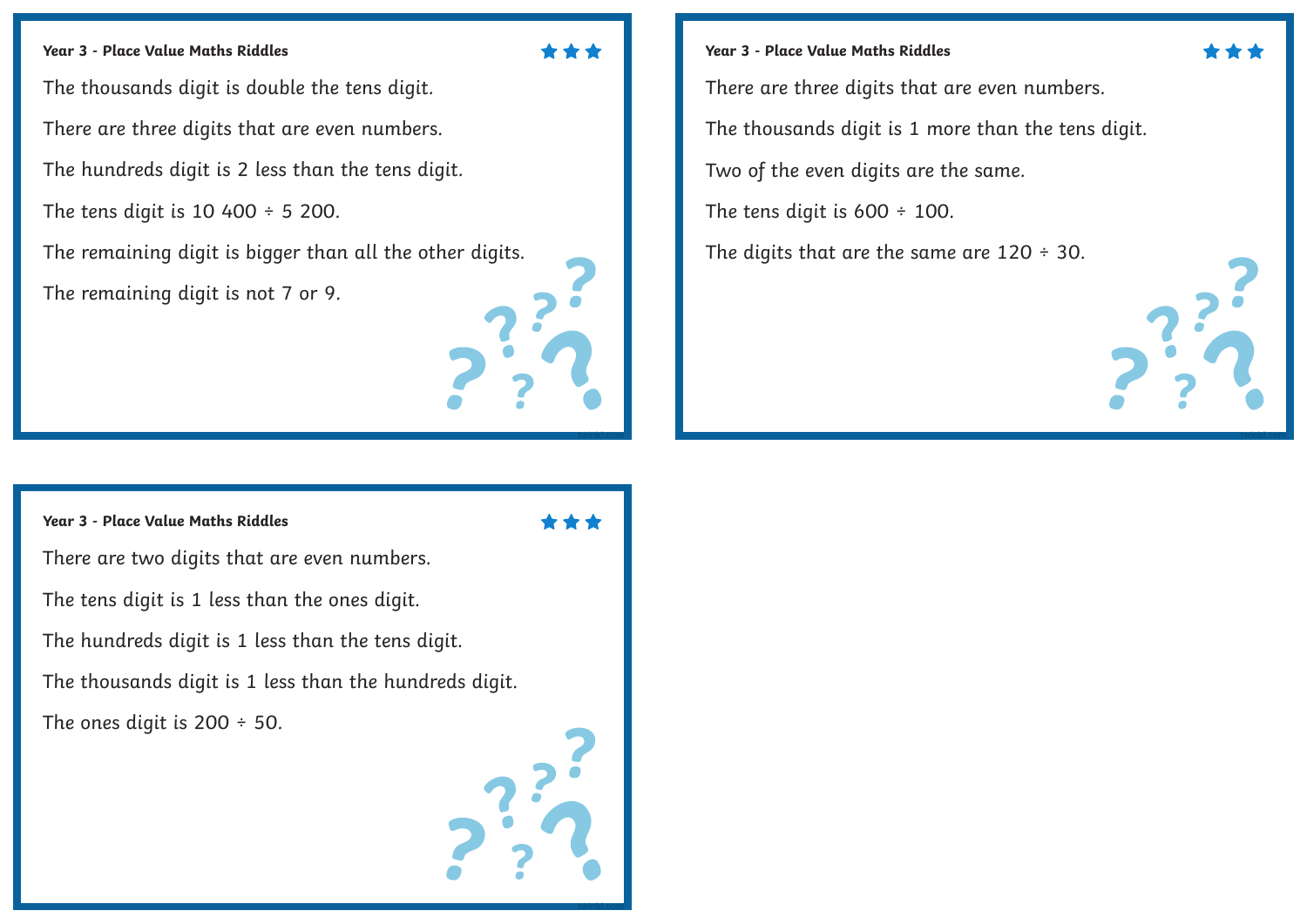

**Year 3 - Place Value Maths Riddles Answers Year 3 - Place Value Maths Riddles Answers**

The number is bigger than 10000.

It contains 3 digits that are even numbers.

All the digits are less than 4.

The ones digit is in the 3 times tables and is less than 6 but not 0.

The tens digit is 1 less than the ones digit.

The ten thousands digit is half of the tens digit.

The remaining two digits are the same and are one less than the ten thousands digit.

The number is smaller than 2000 but bigger than 1000.

The hundreds digit is smaller than 6 but bigger than 4.

The tens digit is an odd number smaller than 7 but bigger than 3.

The ones digit is in the 4 times tables and is bigger than 7 but smaller than 10.

The thousands digit is one more than 0.

## **1558**

**[twinkl.com](https://www.twinkl.com.au/resources/australian-resources-3---4-mathematics-number-and-algebra/australian-resources-3---4-mathematics-number-and-algebra-number-and-place-value/place-value-number-and-place-value-number-and-algebra-mathematics-3-4-australia)**

There is one even digit and three remaining digits.

The tens digit is 1 more than the ones digit.

The hundred digit is 1 more than the tens digit.

The hundreds digit is 2 less than the thousands digit

The thousands digit is  $27 \div 3$ .

### **[twinkl.com](https://www.twinkl.com.au/resources/australian-resources-3---4-mathematics-number-and-algebra/australian-resources-3---4-mathematics-number-and-algebra-number-and-place-value/place-value-number-and-place-value-number-and-algebra-mathematics-3-4-australia) [twinkl.com](https://www.twinkl.com.au/resources/australian-resources-3---4-mathematics-number-and-algebra/australian-resources-3---4-mathematics-number-and-algebra-number-and-place-value/place-value-number-and-place-value-number-and-algebra-mathematics-3-4-australia) 10023 9765**